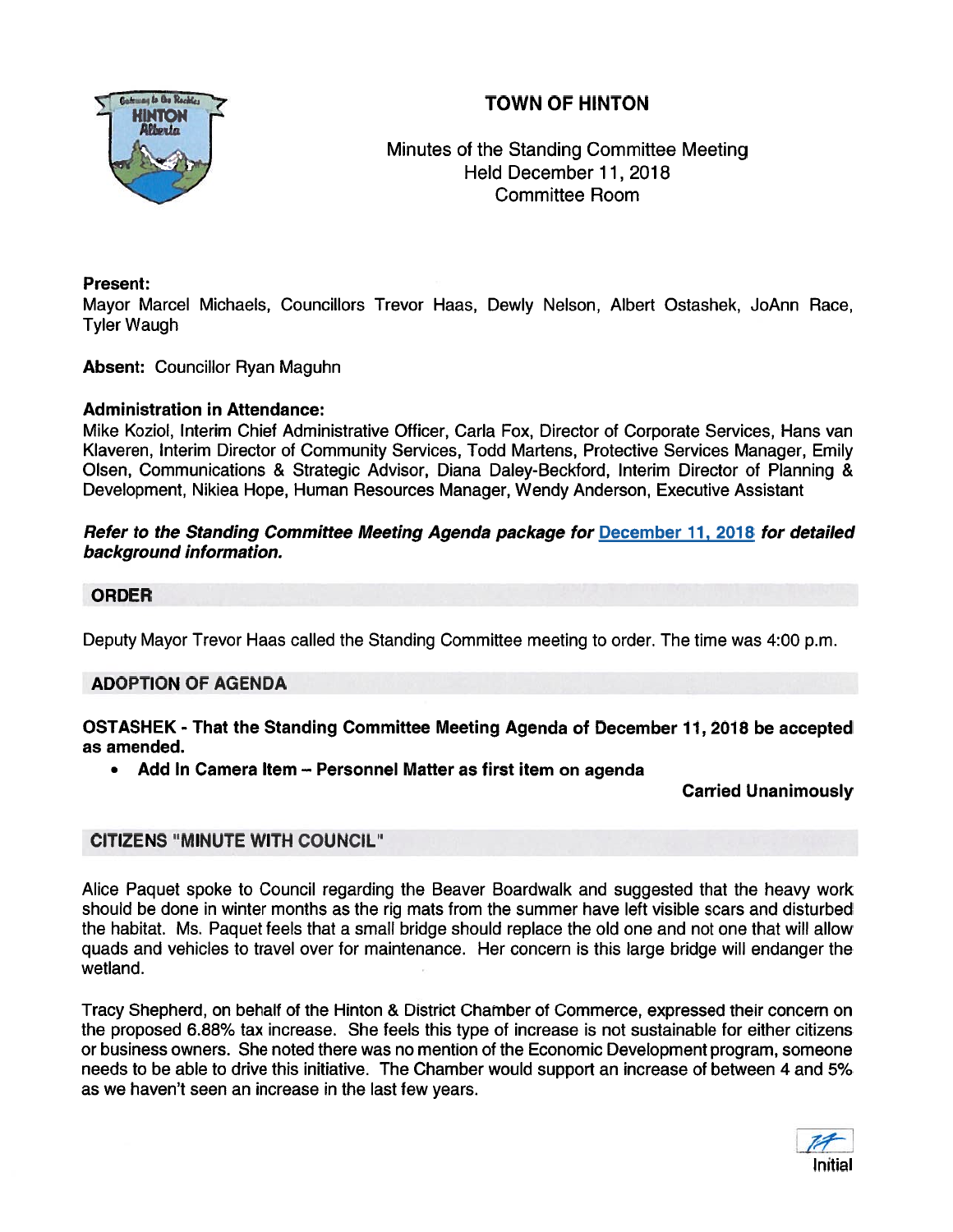Town of Hinton Standing Committee Meeting Minutes—December 11, <sup>2018</sup> Page 12

> Louise Gail spoke to the beautiful Christmas decorations at the Green Square and thanked Council for <sup>a</sup> job well done.

Tracy Shepherd spoke as <sup>a</sup> tax paying resident and business owner and referred to the write-off of taxes to Hillcrest Estates. She has had commercial properties sit empty and must pay for her taxes and utilities. She feels that taxes should not be waived as her tax dollars would be paying for this write-off.

ACTION AND DISCUSSION ITEMS

NELSON — that the meeting move in Camera. The time was 4:07 p.m. Council, M. Koziol and N. Hope continued this portion of the meeting in the Council Office.

NELSON - That the meeting move out of In Camera. The time was 4:14 p.m. Council, M. Koziol and N. Hope returned to the Committee Room.

1. <sup>2019</sup> Draft #3 Operating Budget & Capital and One-Time Expenditure Plan

N. Hope left the meeting at 4:49 p.m.

NELSON - That Council direct Administration to remove FDM Software from the Protective Services One-Time Operational Budget.

> Consensus Not Achieved 1-5 For: Nelson Against: Race, Waugh, Ostashek, Haas, Michaels

Councillor Race assumed Chair at 5:04 p.m.

HAAS - That Council direct Administration to bring back alternatives to be used to replace the logs in benches and structures in the first quarter of 2019.

Consensus Achieved 6-0

<sup>A</sup> brief break was called at 5:11 p.m. and the meeting resumed at 5:18 p.m. with Councillor Haas assuming Chair.

NELSON - That Council direct Administration to utilize cost savings from sewer line cleaning of \$750,000 to decrease taxes rather than contribute to reserves.

Consensus Achieved 6-0

NELSON - That Council direct Administration to remove the chiller line item from the Capital Budget and <sup>p</sup>lace \$700,000 in the Infrastructure reserves.

Consensus Achieved 6-0

NELSON - That Council direct Administration to bring back <sup>a</sup> Chiller repor<sup>t</sup> to Council in the first quarter of 2019.

Consensus Achieved 6-0

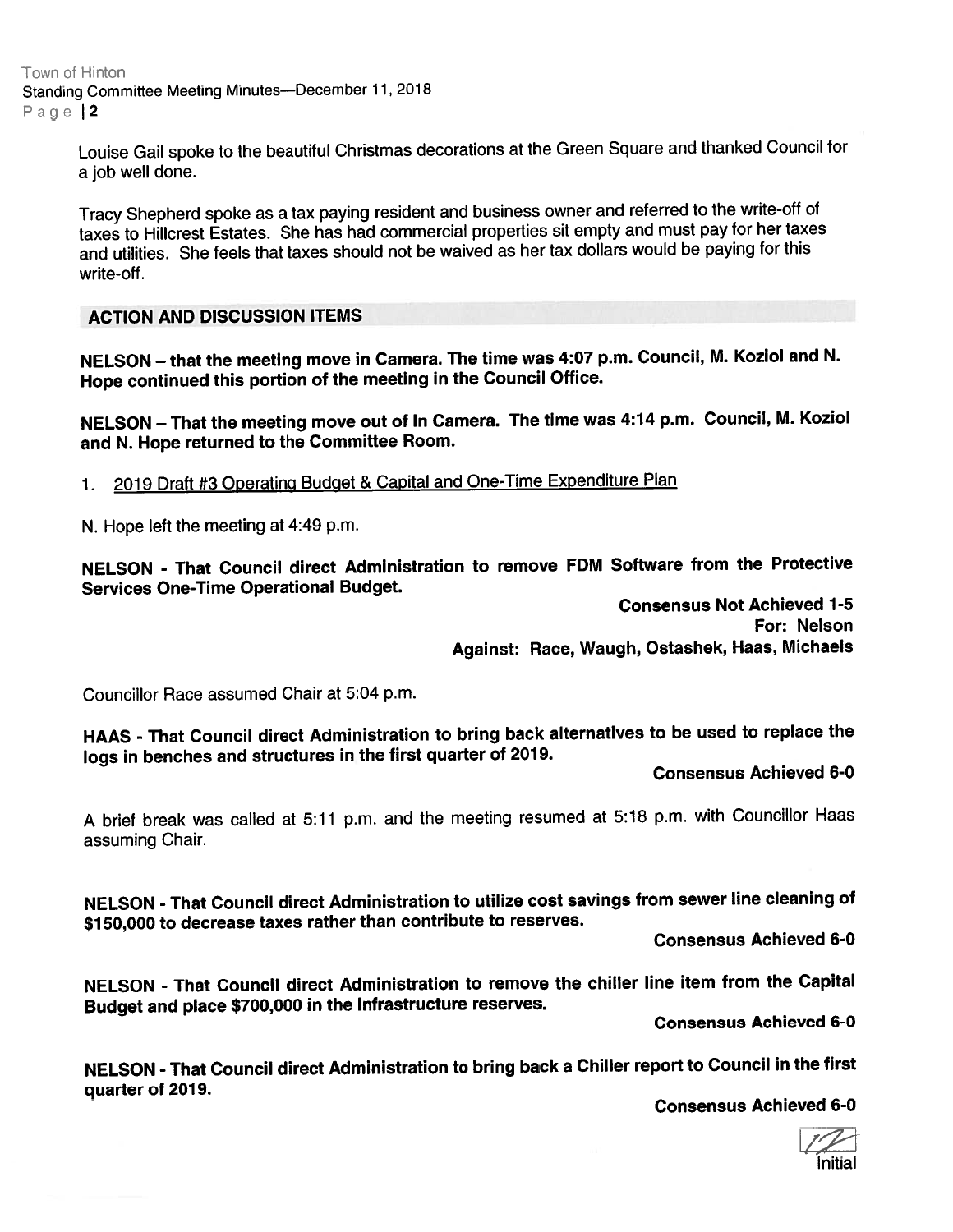OSTASHEK - That Council direct Administration to add \$100,000 to the Office of the Chief Administrative Officer Economic Development Operations to suppor<sup>t</sup> implementation of our Economic Development Strategy.

> Consensus Achieved 5-1 For: Waugh, Ostashek, Haas, Michaels, Nelson Against: Race

NELSON - That Council direct Administration to remove the \$200,000 placeholder for two new hires.

> Consensus Not Achieved 1-5 For: Nelson Against: Race, Waugh, Ostashek, Haas, Michaels

MICHAELS - That Council direct Administration to change the \$200,000 placeholder for the two new hires to \$700,000.

> Consensus Not Achieved For: Ostashek, Nelson, Michaels Against: Race, Waugh, Haas

A break was called at 7:06 p.m. and Mayor Michaels left the meeting to attend another meeting. The meeting resumed at 7:13 p.m.

NELSON - That Council direct Administration to reduce Facility Operations within Infrastructure Services to \$1,149,383 (from \$1,166,199).

NELSON - That this motion be referred to Administration for clarification.

Consensus Achieved 5-0

OSTASHEK - That Council direct Administration to reduce the operational allocations variance line 2-100 Salaries, Wages & Benefits to \$563,716.

> Consensus Achieved 3-2 For: Waugh, Ostashek, Nelson Against: Race, Haas

NELSON - That Council direct Administration to bring forward required Interim Budget(s) to the December 18, 2018 Regular Meeting of Council.

Consensus Achieved 5-0

Mayor Michaels returned to the meeting at 7:58 p.m.

RACE — to extend the meeting beyond four hours.

Carried 5-1 For: Race, Ostashek, Waugh, Haas, Michaels Nelson Against